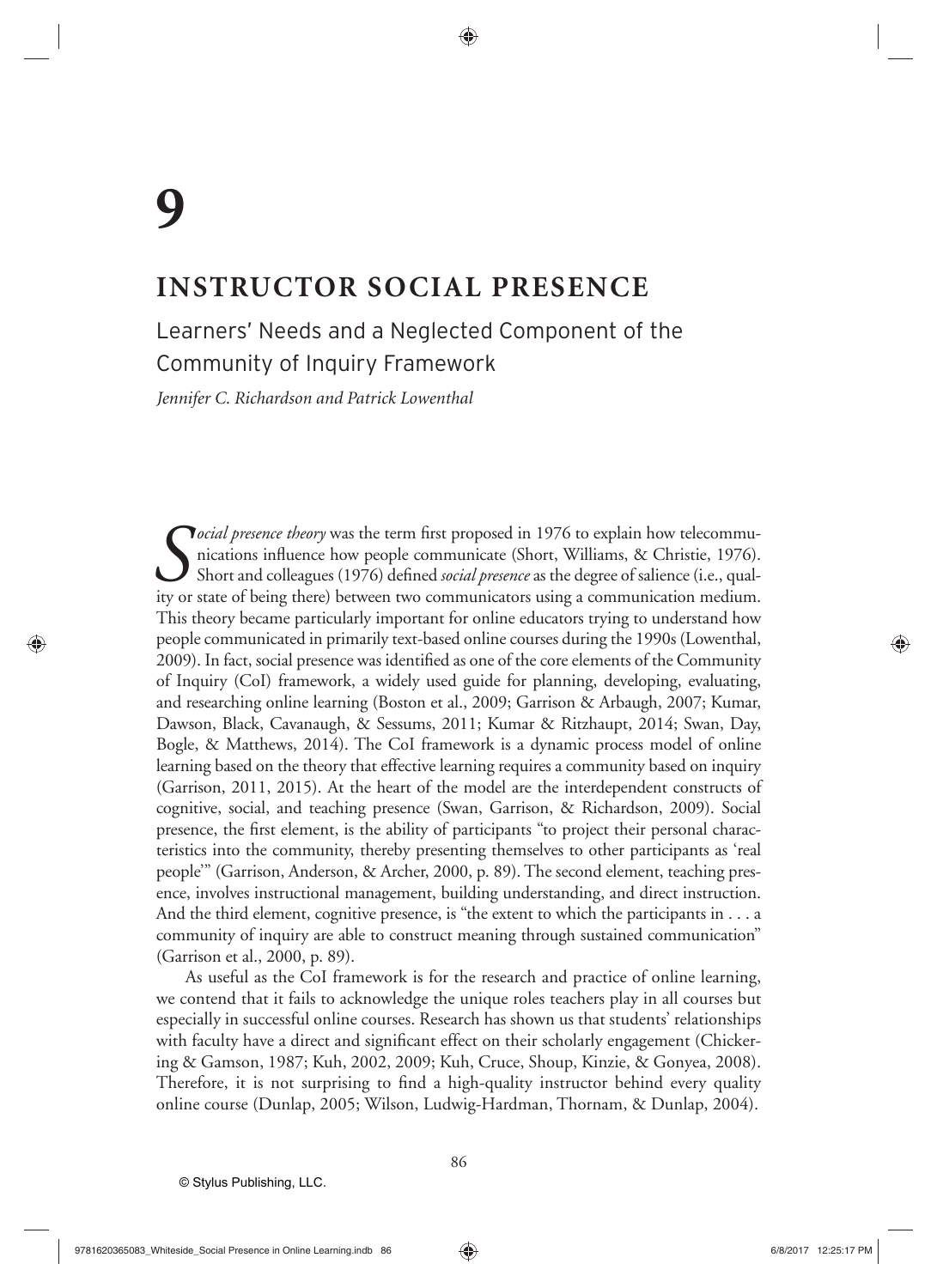The CoI framework recognizes the importance of teaching presence, but Garrison and his colleagues specifically labeled this element *teaching* presence rather than *teacher* presence because they saw this teaching role as a role that any learner in a CoI could take on (Anderson, Rourke, Garrison, & Archer, 2001). Although this learner-centered mind-set is admirable, it fails to truly appreciate the unique roles that teachers play in online courses—roles that go beyond simply designing instruction, providing direct instruction, and facilitating discussions. Online students care about getting a sense of who their instructors are and that they are "real" people and "there"—namely, their social presence (Dunlap & Lowenthal, 2014). The CoI framework, though, does not clearly articulate or validate this important aspect of communities of inquiry.

Students in online courses continue to report feelings of isolation, disconnection from peers and instructors, impersonal detachment, lack of clarification of instructional goals, and issues with receiving feedback in a timely manner, all of which can result in higher dropout rates and the perception of a less-than-optimal educational experience (Hostetter & Busch, 2006; K. Kim, Liu, & Bonk, 2005; Kruger-Ross & Waters, 2013; Liu, Gomez, & Yen, 2009; Song, Singleton, Hill, & Koh, 2004). An instructor's social presence, which is dependent on the frequency, type, and quality of interactions between the instructor and the students (Richardson, Koehler, et al., 2015; Swan, 2003; Swan & Shih, 2005), can address these issues and much more. In this chapter, we will describe what instructor social presence is, explain its importance, highlight its role in the CoI framework, summarize research others have conducted on instructor presence, and conclude with implications for practice.

#### **Background**

### Overview of Social Presence Research

Social presence, as previously mentioned, dates back to the 1970s. Researchers were interested in how the absence of nonverbal and relational cues influences how people communicate. As access to and use of computer conferencing increased during the 1990s, online educators began thinking more and more about how the lack of nonverbal and relational cues in computer-mediated communication influences the social process of teaching and learning. Most of the initial research focused on the conceptualization of social presence and the degree to which it was influenced by a communication medium or a person.

Research has since determined that social presence can be strongly felt by participants (Gunawardena, 1995; Richardson & Swan, 2003; Swan & Shih, 2005; Tu & McIsaac, 2002; Walther, 1996). Research has also shown that social presence can influence students' learning experiences, including students' participation and motivation to participate (Jorge, 2010; Mazzolini & Maddison, 2007; Swan & Shih, 2005; Tu & McIsaac, 2002; Weaver & Albion, 2005). Although a majority of studies on social presence have focused on student satisfaction, research has shown that social presence can affect both actual (e.g., course grades, assignment grades) and perceived learning (Hostetter & Busch, 2013; Joksimović, Gašević, Kovanović, Riecke, & Hatala, 2015; Kang & Im, 2013; Picciano, 2002; Richardson & Swan, 2003; Russo & Benson, 2005;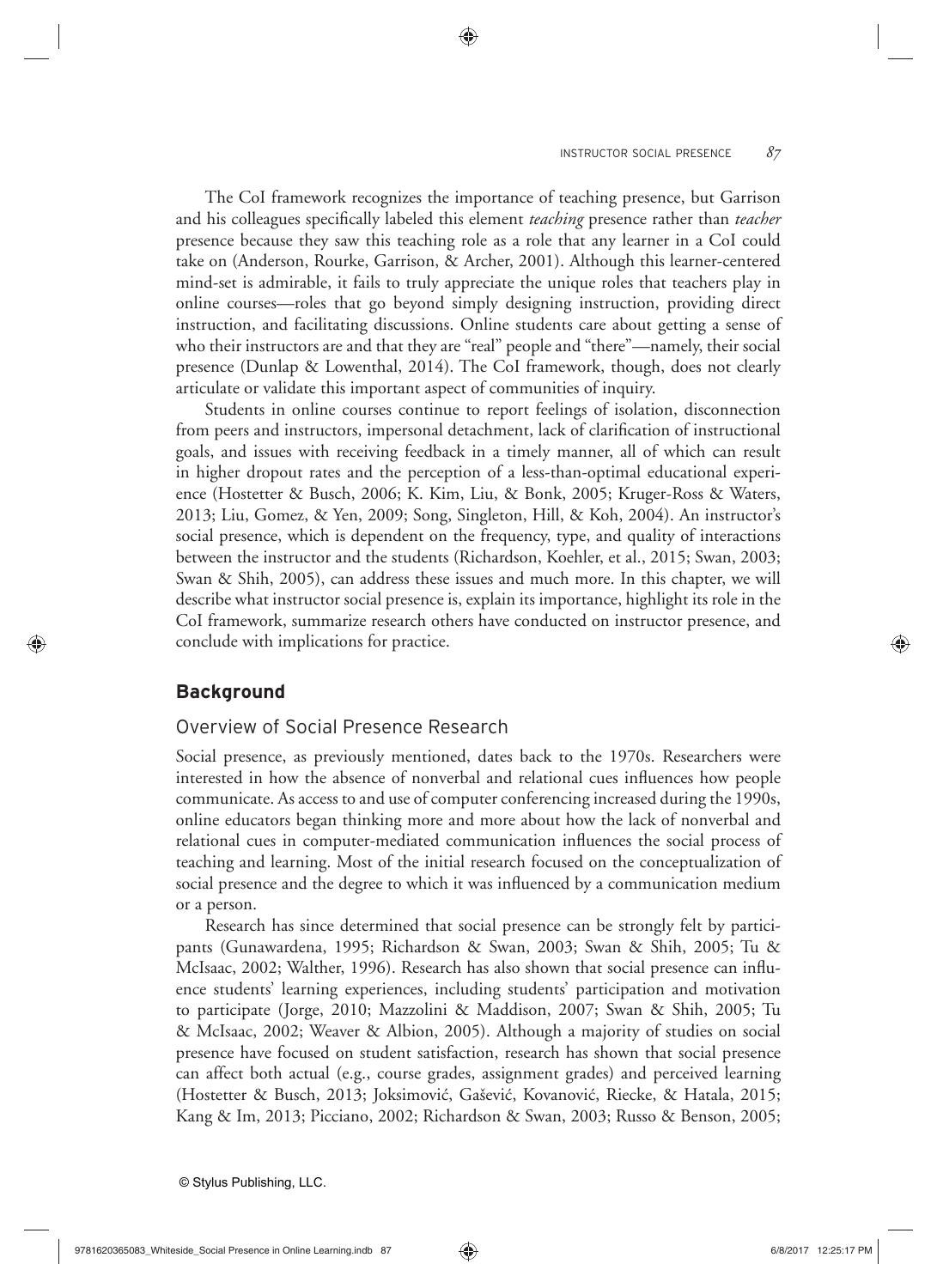Wise, Chang, Duffy, & del Valle, 2004). Moreover, social presence has also been linked to student retention and intention to reenroll in online course rates (Boston et al., 2009; Liu et al., 2009; Reio & Crim, 2013). In fact, Boston and colleagues (2009) found that two affective expression indicators of social presence—"Online or web-based communication is an excellent medium for social interaction" and "I was able to form distinct impressions of some course participants"—as measured by the CoI survey accounted for more than 20% of the variance in student retention. In addition, students' perception of social presence has been found to affect overall course satisfaction and satisfaction with the instructor (Akyol & Garrison, 2008; Cobb, 2009; Gunawardena, 1995; Gunawardena & Zittle, 1997; Hostetter & Busch, 2006; Richardson & Swan, 2003; Swan & Shih, 2005). These findings point to the importance of instructors' social presence in the learning experience.

#### Overview of Instructor Social Presence

Researchers and online educators have recognized the unique and various roles instructors play in online courses. For instance, online instructors perform pedagogical, social, managerial, and technical functions (Berge, 1995; see Baran, Correia, & Thompson, 2011, for a review of the literature on the roles of online instructors). We posit that many of these roles are rarely addressed by other learners, even in the best CoI. Thus, we believe that instructors have a unique responsibility for the teaching presence (even if students might help contribute to it), as well as their own instructor social presence in the online courses they teach.

Instructor social presence is simply the social presence of the instructor. But because of the unique roles of the instructor (e.g., assigning grades), getting a sense that an instructor is "real" and "there" takes on an increased importance in facilitated online courses. Part of instructor social presence involves instructor immediacy (Hodges & Cowan, 2012; Sheridan & Kelly, 2010). The communication concept of *immediacy* was originally defined by Mehrabian (1969) "as the extent to which communication behaviors enhance closeness to and nonverbal interaction with another" (p. 213), and he found that behaviors used to accomplish this include verbal behaviors and nonverbal behaviors (e.g., smiling, eye contact, body language, humor). Likewise, research has shown that instructor immediacy is important in face-to-face courses (Witt, Wheeless, & Allen, 2004) and online courses (Baker, 2010; Hutchins, 2003), even if it might be accomplished in different ways. However, instructor social presence also involves the concept of *intimacy* (Argyle & Dean, 1965), which in instructional terms can be thought of as supporting and meeting the needs of individual learners. Although an instructor's social presence, and specifically this type of immediacy and intimacy, depends largely on teacher-to-student interaction, it also depends on the design and development decisions that permeate all aspects of a course, including individual projects or assignments (Hostetter & Busch, 2013; Richardson & Swan, 2003).

Researchers have been investigating instructor social presence for many years; we will summarize some of this research in the next section. However, it is not always clear when a research study is focused more on an instructor's social presence, an instructor's teaching presence (sometimes referred to as teacher presence or instructor presence),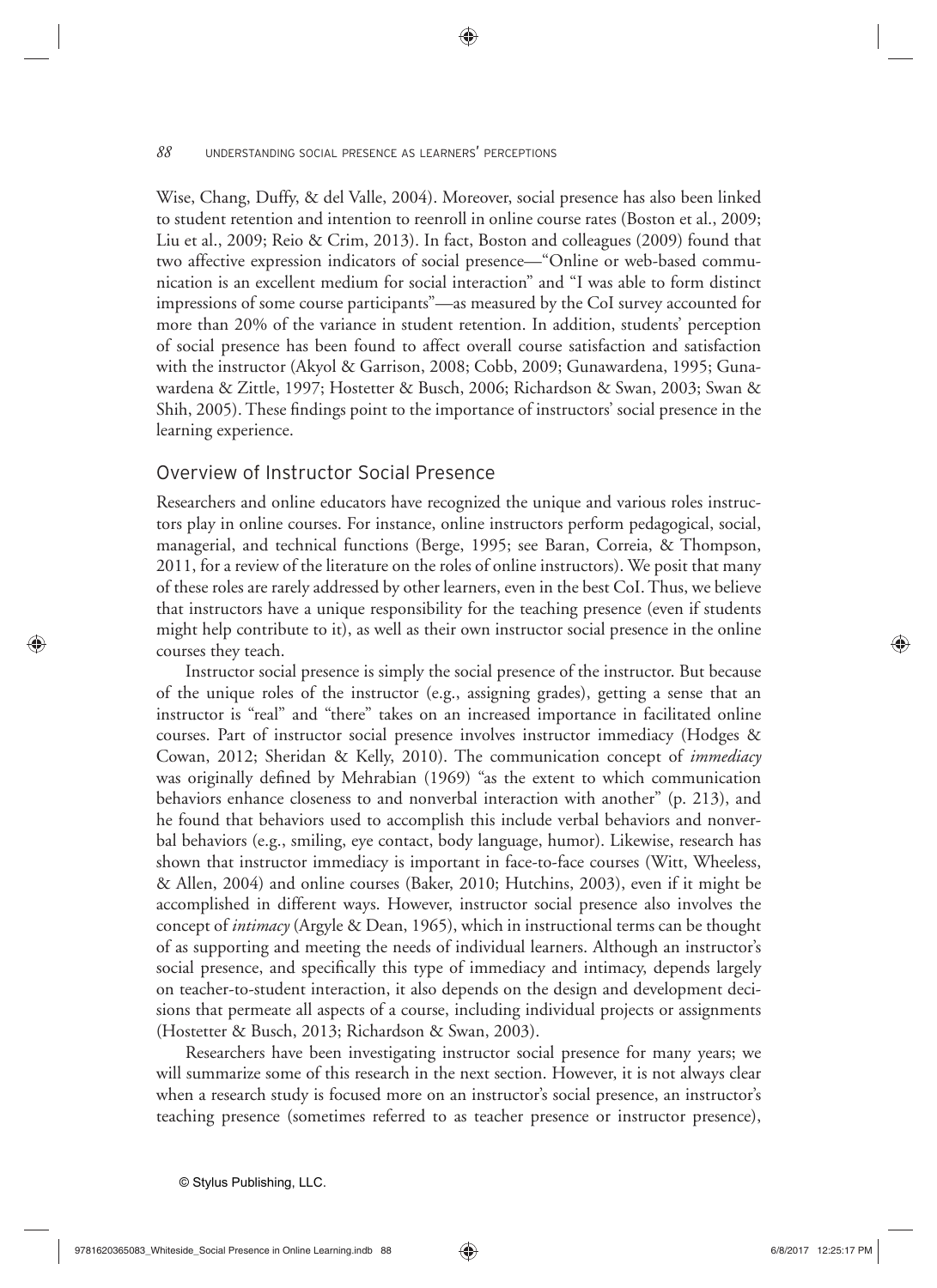or a combination of instructor and student social presence as research dimensions. For example, Lear, Isernhagen, LaCost, and King (2009) conducted a study on instructor presence—based in part on Robyler and Wiencke's (2004) *Rubric for Assessing Interactive Qualities in Distance Courses* (e.g., elements included social/rapport-building, instructional activity design, technology resources, and instructor engagement)—in which they conceptualized *instructor presence* as including teaching presence and some aspects of social presence (exchanges of personal information among students, class activities designed to increase social rapport among students). Sheridan and Kelly (2010), in contrast, conducted a study in which they acknowledged the differences between teaching presence (based on CoI model dimensions: instructional design, facilitation of discourse, and direct instruction) and teacher presence (personality traits and dispositions) with their construct aligning more with the former. Finally, Ekmekci (2013) conducted research on establishing "instructor presence" but clearly stated in the article that they were investigating teaching presence.

### **Trends in Instructor Social Presence Research**

Once one is able to distinguish among social presence, instructor social presence, and teaching presence, one can find numerous studies examining instructor social presence or studies that at least touch on the concept. Much of this research can be seen as taking one of the three lenses described in this book; that is, social presence as technologically facilitated, social presence as learners' perception, or social presence as a critical literacy. The following research is simply meant to serve as an overview of the research being done on instructor social presence.

Wise and colleagues (2004) examined teacher social presence (instructor social presence) defined by dimensions of message friendliness, familiarity with the instructor, and instructor friendliness by manipulating the levels of instructor social presence in two groups. They found that social presence did affect learners' interactions with and perception of the instructor but did not affect students' perceived learning, satisfaction, or engagement or the quality of their final course product. Similarly, Sheridan and Kelly (2010) examined the aspects of instructor presence that students felt were most important, such as making course requirements clear, being responsive to students' needs, providing timely information, and offering instructor feedback. They also found that students did not place much importance on synchronous or face-to-face communication or consider being able to "hear" the instructor as very important. Like other research (e.g., Hodges & Cowan, 2012), these studies found that instructor social presence enabled learners to see their instructors as caring, helpful people and that students value instructors who are responsive to their needs. Implications indicate a need to pay particular attention to communication techniques employed by instructors.

Work by Dennen (2005, 2007, 2011) looked not only at communication techniques but also at finding an appropriate balance to allow students to participate fully in the learning process. In one study, Dennen (2005) investigated instructor presence in online discussions. She found that an instructor's presence influenced student participation in online discussions. Although instructor presence can be established both within and outside of online discussion forums, she found that it was most ideal when an instructor lets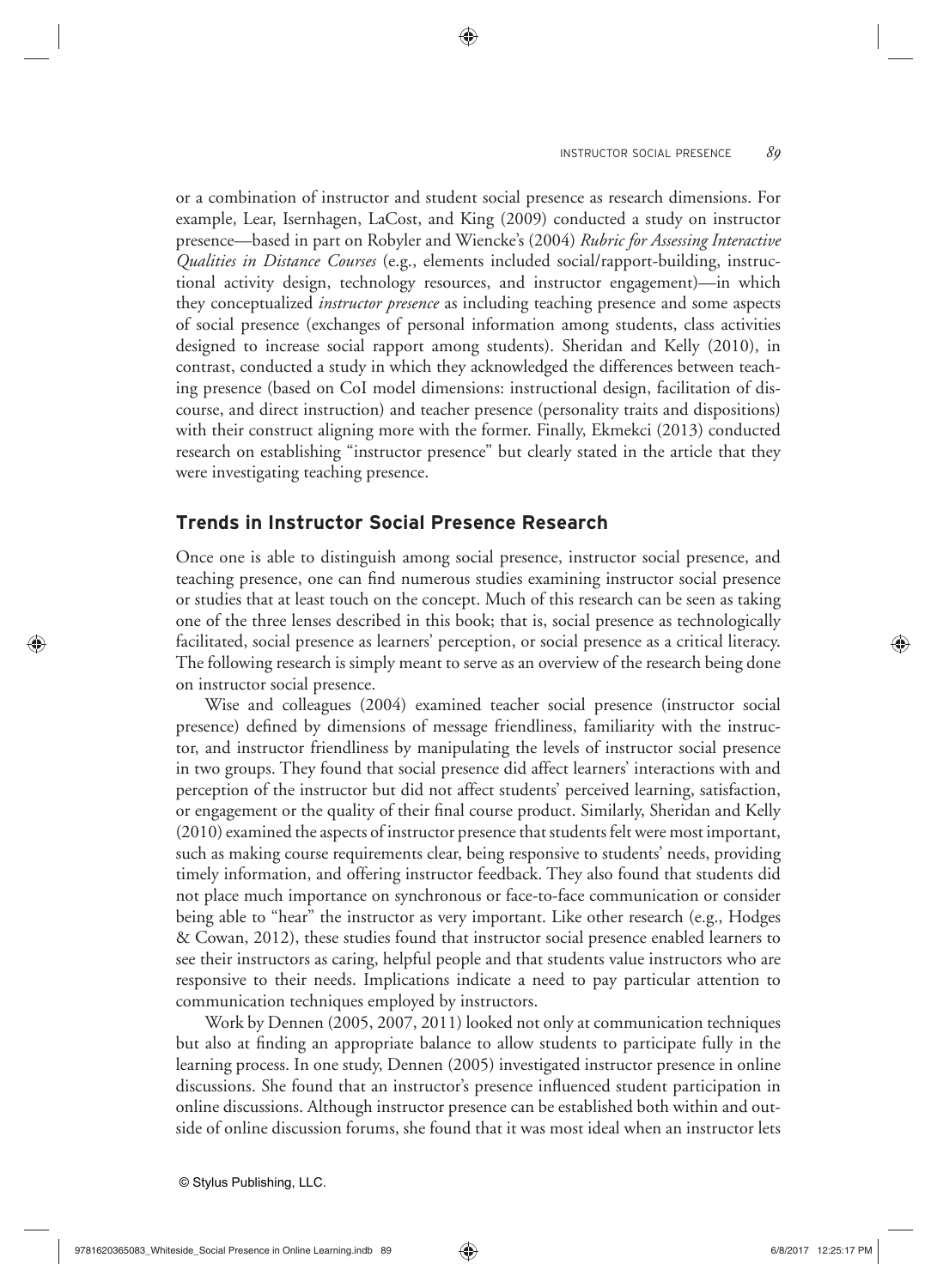"students know that their messages were being read without taking over the discussion" (p. 142). Dennen suggested that there might even be too much instructor presence at times and that one does not have to frequently contribute to each discussion to have a presence. In a follow-up study, Dennen (2011) investigated the role of instructor presence and identity in online discussions. She found that instructor presence was more than simply clicks; instead, it was more of a qualitative essence that was influenced by an instructor's orientation to teaching and learning.

Russo and Benson (2005) and Baker (2010) also examined instructor social presence in relation to students' outcomes. Russo and Benson (2005) investigated the relationship between students' perceptions of others in an online class (students and instructor) and both affective and cognitive learning outcomes. They found that perceptions of the instructor's presence were significantly correlated both with affective learning and with student learning satisfaction. In addition, perceptions of instructor presence were strongly related to both attitudes and satisfaction, yet satisfaction with learning was correlated more highly with perceptions of others  $(r = .69)$  than with perceptions of the instructor  $(r = .52)$ . Baker (2010) investigated instructor immediacy and presence in online courses. Specifically, she was interested in how instructor immediacy (a part of the social presence construct) and instructor presence (teaching presence) related to undergraduate students' affective learning, perceived cognition, and motivation. Baker found that instructor immediacy was positively related to student affective learning, perceived cognition, and motivation but was not a significant predictor of any of these variables. Yet, instructor presence (teaching presence) was a significant predictor of student affective learning, perceived cognition, and motivation. Ultimately these findings would go to the heart of the CoI framework and the idea that neither learning activities nor interactions alone are enough for a CoI that leads to meaningful learning (Garrison et al., 2000).

#### Instructor Social Presence in Courses Designed by Others

As the demand for online courses and programs grows, colleges and universities are increasingly using team-based approaches to design "master" online courses that can be taught by any faculty member (see Lowenthal & White, 2009). As a result, a growing number of instructors are finding themselves teaching online courses that they did not design and might have little ability to modify (i.e., they might lack authoring rights to the course). In situations like this, instructor social presence becomes more critical than ever.

Lowenthal (2016) investigated instructor social presence in accelerated online courses which the instructors did not design and in which they did not have authoring access to the courses. In courses like these, the instructors could only share things about themselves—and that they were "real" and "there"—through the course discussions and the grade book. In this mixed-methods exploratory study that focused solely on analyzing online course discussions, Lowenthal found that instructors spent some time establishing their own social presence (e.g., greetings and salutations, inclusive language, empathy) but that they quickly shifted their focus from social presence behaviors to teaching presence behaviors (e.g., dealing with course logistics), most likely because of the lack of time in eight-week accelerated online courses.

In another study, Richardson, Koehler, and colleagues (2015) also examined instructor practice by instructors teaching courses that they did not design. In this study, they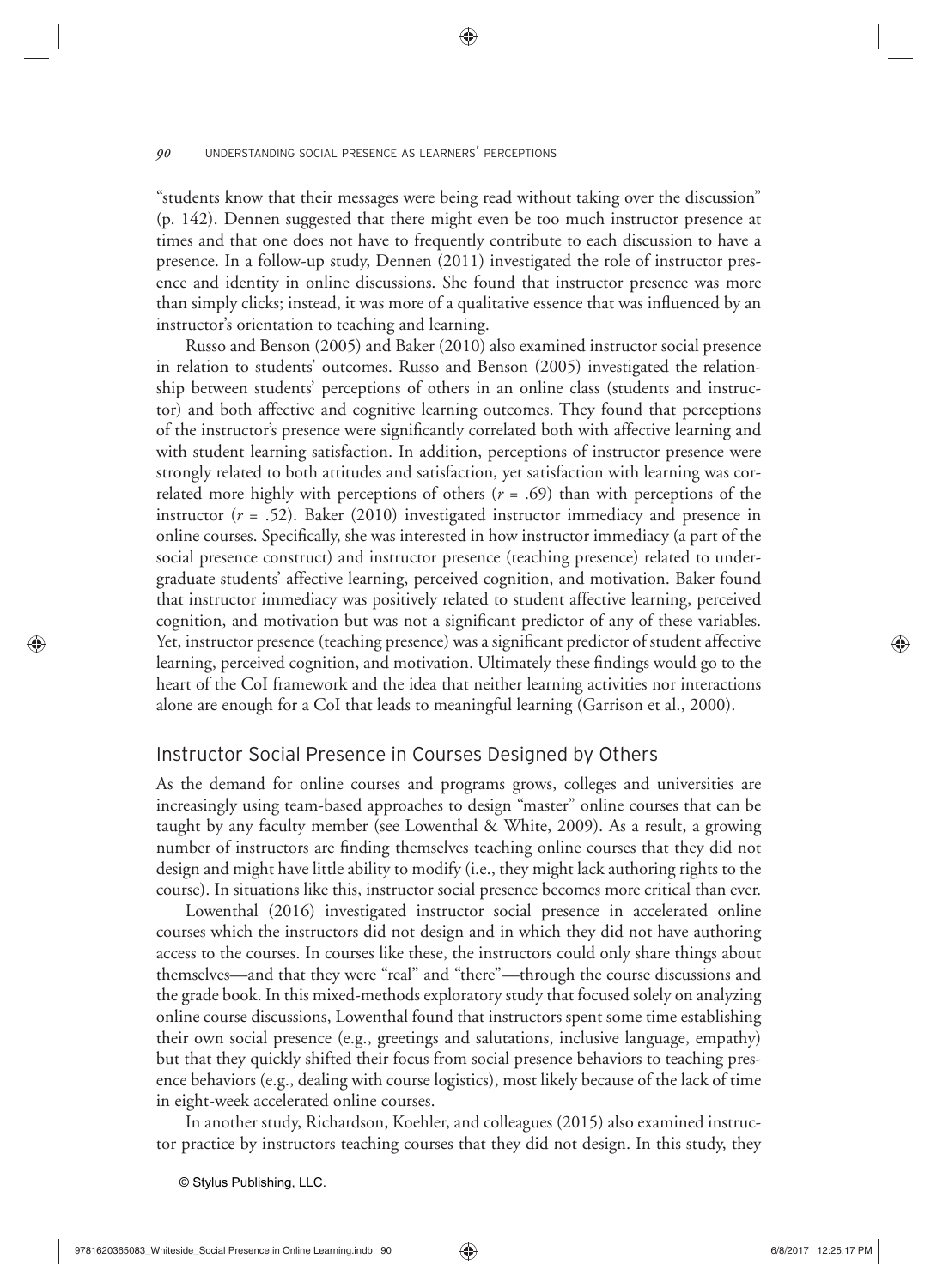defined *instructor presence* as the specific actions and behaviors taken by the instructor to project himself or herself as a real person socially and pedagogically in an online community. Using a descriptive multiple-case study approach, they examined the instructor presence of 12 instructors in three different courses. The study reported the top 10 techniques used by the instructors for establishing their instructor presence as follows: using names (cohesive), using greetings (cohesive), referencing groups (cohesive), acknowledging work (interactive), clarifying for instructional purposes (direct instruction), providing tips for how to succeed in the course (facilitating discourse), providing general information or just-in-time information about the course (design and organization), offering praise and encouragement (interactive), using unusual punctuation or paralanguage to express nonverbal emotions (affective), and using emphasis to heighten awareness (affective). They also noted that many of these techniques are not overly time-consuming, and there are thereby easy ways for instructors to go about projecting themselves as "real" and "there."

## Measuring Social Presence

One more line of inquiry regarding the work on instructor social presence is related to how it is measured and reported (Lowenthal & Dunlap, 2014; Richardson, Maeda, Caskurlu, & Lv, 2015). Richardson, Maeda, and colleagues (2015) conducted a metaanalysis of social presence in relation to student perceived learning and satisfaction in online learning. Among other things, they found that the results showed a strong positive relationship between social presence and satisfaction  $(r = .56, SD = 0.02)$ . The magnitude of the relationship was moderated by the course length (in weeks), discipline area, and scale used to measure social presence. Investigating various scales used to measure social presence, one finds that although two scales may purport to measure the same construct, the dimensions may vary  $(e.g.,$  intimacy, immediacy, co-presence, influence, cohesiveness, open communication, group cohesion, affective expressions, instructional communication) and capture a different element of the social presence construct based on the set of items (operationalization) included in the scale; this could result in differing outcomes. For example, the Richardson and Swan (2003) scale incorporates items that speak to the general sense of community ("The instructor created a feeling of an online community") as well as includes an item for instructor-related social presence ("The instructor facilitated discussions in the course"). In contrast, although the CoI survey (Swan et al., 2008) includes similarly worded items ("The instructor's actions reinforced the development of a sense of community among course participants" and "The instructor helped to focus discussion on relevant issues in a way that helped me to learn"), these scales factored into the teaching presence subscale and were therefore not included in the analysis (Richardson & Swan, 2003; Swan et al., 2008).

## **Implications for Practice**

Theory, research, and practice all illustrate the importance of instructor social presence in online courses. However, there is a fine line between being "there" (which some like to think of as being "present") and being an overly controlling instructor or being a completely absent instructor. Research has suggested that an instructor does not have to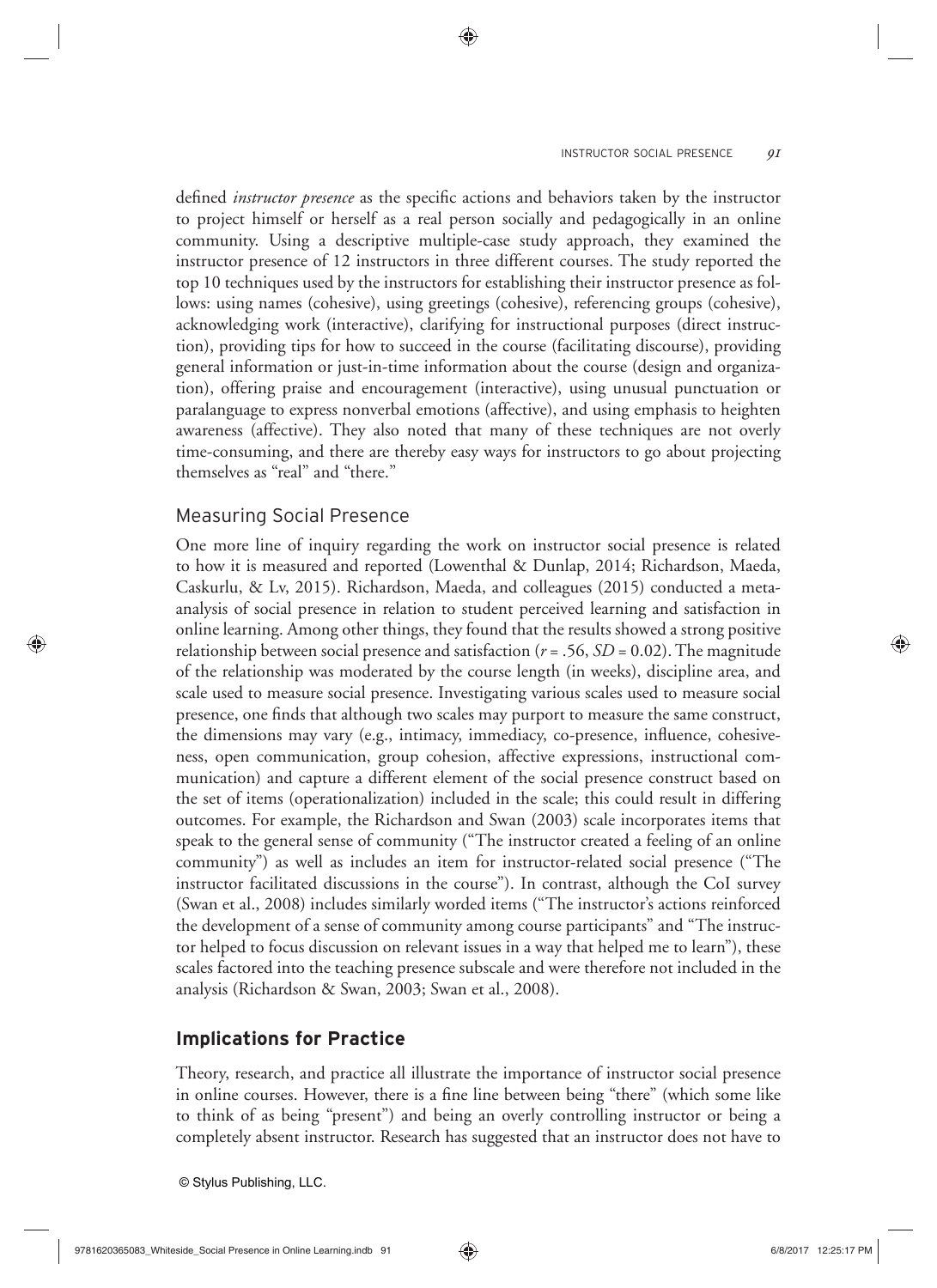be online constantly (Dennen, 2005, 2011; Dunlap, 2005) to establish instructor social presence; however, at the same time, an instructor's social presence is still influenced by the frequency, type, and quality of interactions between the instructor and the students (Richardson, Koehler, et al., 2015; Shea, Hayes, Vickers, Gozza-Cohen, et al., 2010; Swan, 2002; Swan & Shih, 2005). The following are a few strategies based on themes in the literature that online educators can use to establish and maintain instructor social presence in online courses.

# **Instructor Persona**

One of the first steps to establishing instructor social presence in online courses is finding ways to establish one's personality—or what Dennen (2007) termed *persona*. One's personality includes those things that make one unique—that is, things that make one appear "real." Students want to get a sense of who their instructor is as a person. This is more about being authentic and "real" than fitting some stereotype of what a teacher is or is not. The following are some things online instructors can do:

- Add a detailed biography to the learning management system, including as much personal but relevant information as they are comfortable sharing (Dunlap & Lowenthal, 2014)
- Post a recent picture of themselves (Aragon, 2003; Rourke, Anderson, Garrison, & Archer, 1999)
- Share their teaching philosophy (Dunlap & Lowenthal, 2014)
- Share scholarship or creative works (Lowenthal & Dunlap, 2012)
- Create welcome and orientation announcements (Dunlap & Lowenthal, 2010; Garrett Dikkers, Whiteside, & Lewis, 2012; Shea, Hayes, & Vickers, 2010)
- Provide personal feedback that reveals their personality and knowledge of the students (Borup, West, & Thomas, 2015; Cox, Black, Heney, & Keith, 2015; Ice, Curtis, Phillips, & Wells, 2007; Richardson & Swan, 2003; Shea, Hayes, & Vickers, 2010; Whiteside, Garrett Dikkers, & Lewis, 2014).

# **Course Design**

Instructor social presence begins at the course design phase of an online course. Online courses reflect the design decisions of those designing the courses. Therefore, it is important, whenever possible, to design courses that reflect not only your personality but also, most importantly, your own instructional values (Dunlap & Lowenthal, 2013). The following are a few ways that course design decisions can and should reflect instructors' social presence:

- Intentionally design opportunities for teacher-to-student interaction (e.g., a five-minute phone call) (see Dunlap  $\&$  Lowenthal, 2010)
- Create assignments or projects that reflect teachers' passion for their subject matter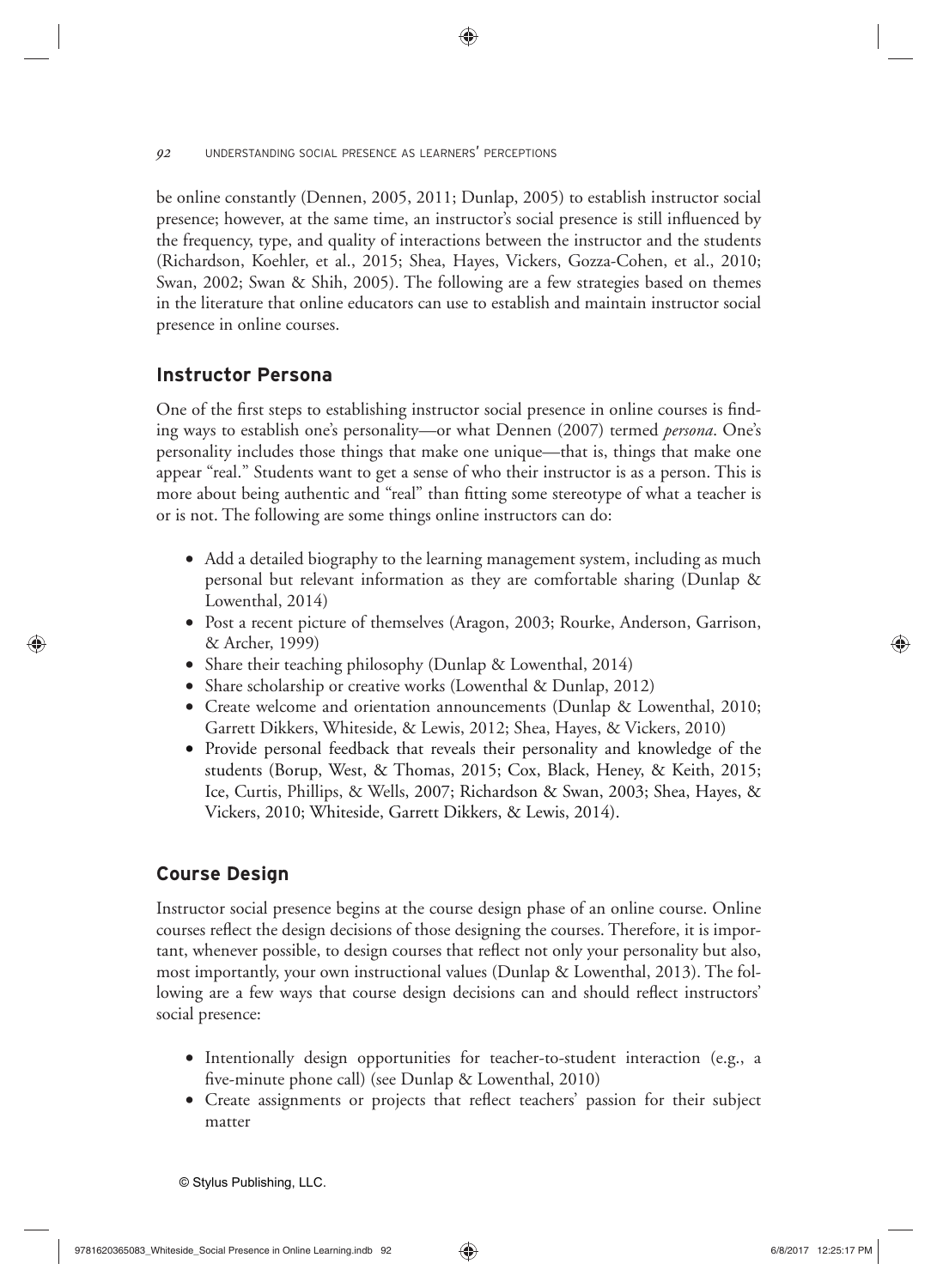- Clearly set expectations and how instructors see their role in class discussions (as Dennen, 2005, found, there is not one right way to facilitate discussions) (Shea, Hayes, & Vickers, 2010)
- Add humor when appropriate (e.g., post content-related comic strips) (see Gunawardena & Zittle, 1997; Rourke et al., 1999; Sung & Mayer, 2012; Wise et al., 2004)

# **Online Communication**

Communicating with students during a course is still the number one way that instructors establish their instructor social presence. Instructors communicate—whether one-to-one or one-to-many—with students in a variety of ways; for instance, they post announcements, send e-mails, take part in asynchronous and synchronous discussions, and provide feedback and assessment. Each of these types of communication provides instructors with an opportunity to establish their instructor social presence. The following are some strategies online educators can use to establish and maintain instructor social presence:

- Regularly communicate with the class in a consistent, predictable, and public manner, whether in the discussion forums, class e-mails, or announcements (Arbaugh & Hwang, 2006; Lowenthal & Thomas, 2010)
- Occasionally send individual e-mails or messages to students (Dunlap & Lowenthal, 2010)
- Provide timely and detailed feedback (Borup et al., 2015; Cox et al., 2015; Dunlap & Lowenthal, 2014; Ice et al., 2007)
- Have students post assignments in discussion forums rather than in digital drop boxes (Lowenthal & Thomas, 2010)
- Self-disclose and share personal stories (Lowenthal & Thomas, 2010)
- Address students by name (Rourke et al., 1999)

# **Conclusion**

The CoI framework posits that effective learning requires a community of teachers and students focused on inquiry (Garrison, 2011, 2015). Garrison and his colleagues recognized the importance of both teaching presence and social presence in communities based on inquiry but failed to highlight the unique role teachers play in online courses. Researchers have since argued that the social presence of the instructor, or what we are calling *instructor social presence*, is an important component in CoIs (Pollard, Minor, & Swanson, 2014). In this chapter, we described what instructor social presence is, explained its importance, highlighted its role in the CoI framework, summarized research conducted on instructor social presence, and concluded with implications for practice.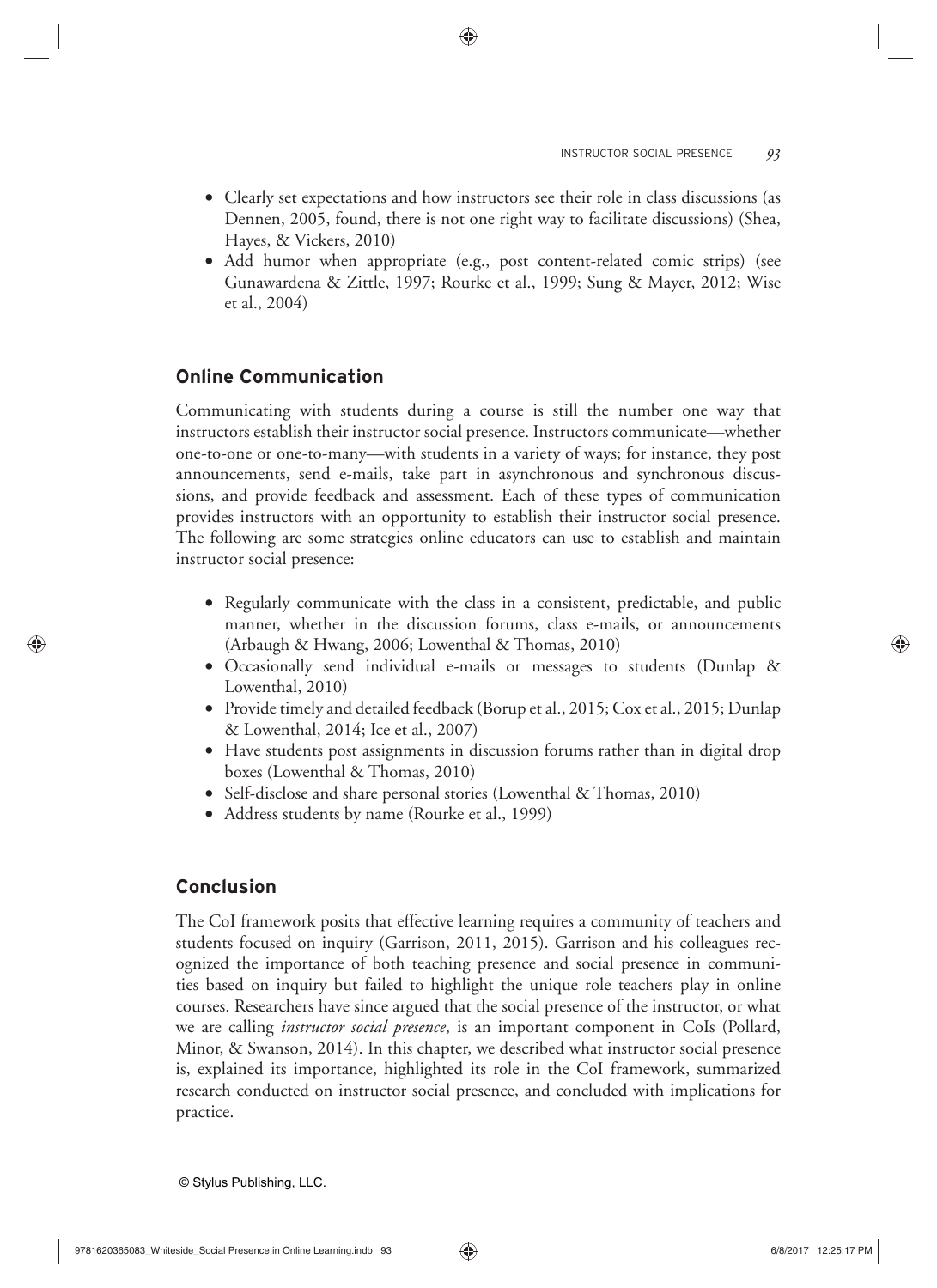# **Chapter Review**

- The CoI recognizes the importance of teaching presence, which is often referred to as teacher presence, yet teaching presence indicates any learner in a CoI could take on the role. This chapter specifically looks at instructor social presence, which could be considered teacher presence.
- Instructor social presence is especially important to consider when the instructor is not the course designer.
- It is important for instructors to develop their online persona, a way to make them feel "real" and authentic to students.
- The designer of online courses needs to consider how he or she and others teaching a course will be able to leverage design features such as built-in interactions and avenues for communication.

## **References**

- Akyol, Z., & Garrison, D. R. (2008). The development of a Community of Inquiry over time in an online course: Understanding the progression and integration of social, cognitive and teaching presence. *Journal of Asynchronous Learning Networks, 12*(2–3), 3–22.
- Anderson, T., Rourke, L., Garrison, D. R., & Archer, W. (2001). Assessing teaching presence in a computer conference context. *Journal of Asynchronous Learning Networks*, *5*(2), 1–17.
- Aragon, S. (2003). Creating social presence in online environments. *New Directions for Adult and Continuing Education*, *100*, 57−68.
- Arbaugh, J. B., & Hwang, A. (2006). Does "teaching presence" exist in online MBA courses? *The Internet and Higher Education*, *9*(1), 9–21.
- Argyle, M., & Dean, J. (1965). Eye contact, distance and affiliation. *Sociometry*, 28(3), 289–304.
- Baker, C. (2010). The impact of instructor immediacy and presence for online student affective learning, cognition, and motivation. *Journal of Educators Online*, *7*(1), 1–30.
- Baran, E., Correia, A. P., & Thompson, A. (2011). Transforming online teaching practice: Critical analysis of the literature on the roles and competencies of online teachers. *Distance Education*, *32*(3), 421–439.
- Berge, Z. L. (1995). Facilitating computer conferencing: Recommendations from the field. *Educational Technology*, *15*(1), 22–30.
- Borup, J., West, R. E., & Thomas, R. (2015). The impact of text versus video communication on instructor feedback in blended courses. *Educational Technology Research and Development*, *63*(2), 161–184.
- Boston, W., Díaz, S. R., Gibson, A. M., Ice, P., Richardson, J., & Swan, K. (2009). An exploration of the relationship between indicators of the Community of Inquiry framework and retention in online programs. *Journal of Asynchronous Learning Networks*, *13*(3), 67–83.
- Chickering, A. W., & Gamson, Z. (1987). Seven principles for good practice in undergraduate education. *AAHE Bulletin*, *40*(7), 3–7.
- Cobb, S. C. (2009). Social presence and online learning: A current view from a research perspective. *Journal of Interactive Online Learning*, *8*(3), 241–254.
- Cox, S., Black, J., Heney, J., & Keith, M. (2015). Promoting teacher presence: Strategies for effective and efficient feedback to student writing online. *Teaching English in the Two-Year College*, *42*(4), 376.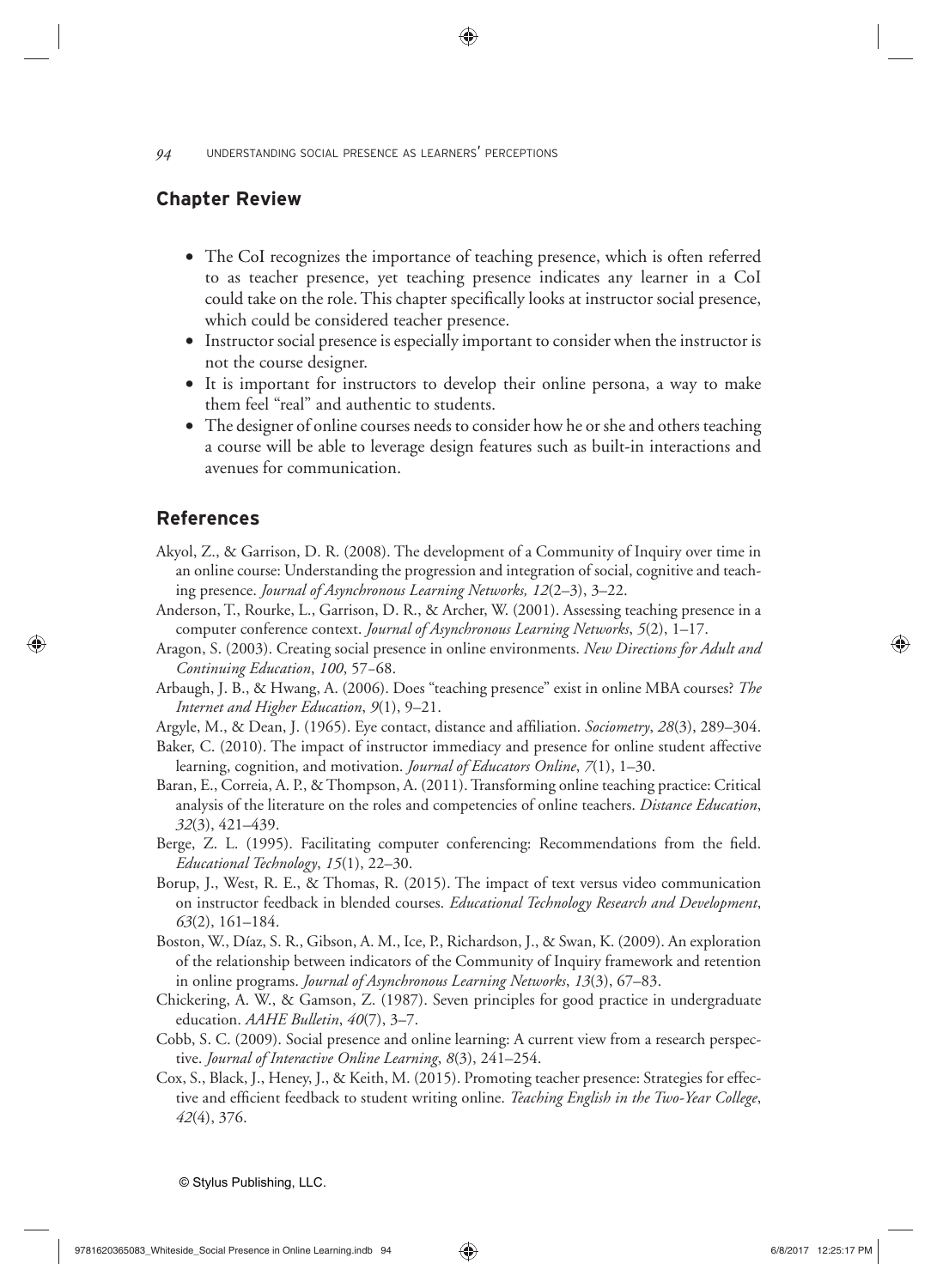- Dennen, V. P. (2005). From message posting to learning dialogues: Factors affecting learner participation in asynchronous discussion. *Distance Education*, *26*(1), 127–148.
- Dennen, V. P. (2007). Presence and positioning as components of online instructor persona. *Journal of Research on Technology in Education*, *40*(1), 95–108.
- Dennen, V. P. (2011). Facilitator presence and identity in online discourse: Use of positioning theory as an analytic framework. *Instructional Science*, *39*(4), 527–541.
- Dunlap, J. C. (2005). Workload reduction in online courses: Getting some shuteye. *Performance Improvement*, *44*(5), 18–25.
- Dunlap, J. C., & Lowenthal, P. R. (2010). Defeating the Kobayashi Maru: Supporting student retention by balancing the needs of the many and the one. *EDUCAUSE Quarterly*, *33*(4). Re trieved from http://er.educause.edu/articles/2010/12/defeating-the-kobayashi-marusupporting-student-retention-by-balancing-the-needs-of-the-many-and-the-one
- Dunlap, J. C., & Lowenthal, P. R. (2013). What was your best learning experience? Our story about using stories to solve instructional problems. *International Journal of Teaching and Learning in Higher Education*, *25*(2), 269–274. Retrieved from http://www.isetl.org/ijtlhe/pdf/ IJTLHE1563.pdf
- Dunlap, J. C., & Lowenthal, P. R. (2014). The power of presence: Our quest for the right mix of social presence in online courses. In A. A. Piña & A. P. Mizell (Eds.), *Real life distance education: Case studies in practice* (pp. 41–66). Greenwich, CT: Information Age Publishing.
- Ekmekci, O. (2013). Being there: Establishing instructor presence in an online learning environment. *Higher Education Studies*, *3*(1), 29–38. doi:10.5539/hes.v3n1p29
- Garrett Dikkers, A., Whiteside, A. L., & Lewis, S. (2012). Get present: Build community and connectedness online. *Learning and Leading With Technology*, *40*(2), 22–25.
- Garrison, D. R. (2011). *E-learning in the 21st century: A framework for research and practice*. New York, NY: Routledge.
- Garrison, D. R. (2015). *Thinking collaboratively: Learning in a community of inquiry*. New York, NY: Routledge.
- Garrison, D. R., Anderson, T., & Archer, W. (2000). Critical inquiry in a text-based environment: Computer conferencing in higher education. *The Internet and Higher Education*, *2*(2–3), 87–105.
- Garrison, D. R., & Arbaugh, J. B. (2007). Researching the Community of Inquiry framework: Review, issues, and future directions. *The Internet and Higher Education*, *10*(3), 157–172.
- Gunawardena, C. N. (1995). Social presence theory and implications for interaction and collaborative learning in computer conferences. *International Journal of Educational Telecommunications*, *1*(2–3), 147–166.
- Gunawardena, C. N., & Zittle, F. J. (1997). Social presence as a predictor of satisfaction within a computer-mediated conferencing environment. *The American Journal of Distance Education*, *11*(3), 8–26.
- Hodges, C. B., & Cowan, S. F. (2012). Preservice teachers' views of instructor presence in online courses. *Journal of Digital Learning in Teacher Education*, *28*(4), 139–145.
- Hostetter, C., & Busch, M. (2006). Measuring up online: The relationship between social presence and student learning satisfaction. *Journal of Scholarship of Teaching and Learning*, *6*(2), 1–12.
- Hostetter, C., & Busch, M. (2013). Community matters: Social presence and learning outcomes. *Journal of the Scholarship of Teaching and Learning*, *13*(1), 77–86.
- Hutchins, H. M. (2003). Instructional immediacy and the seven principles: Strategies for facilitating online courses. *Online Journal of Distance Learning Administration*, *6*(3). Retrieved from http://www.westga.edu/~distance/ojdla/fall63/hutchins63.html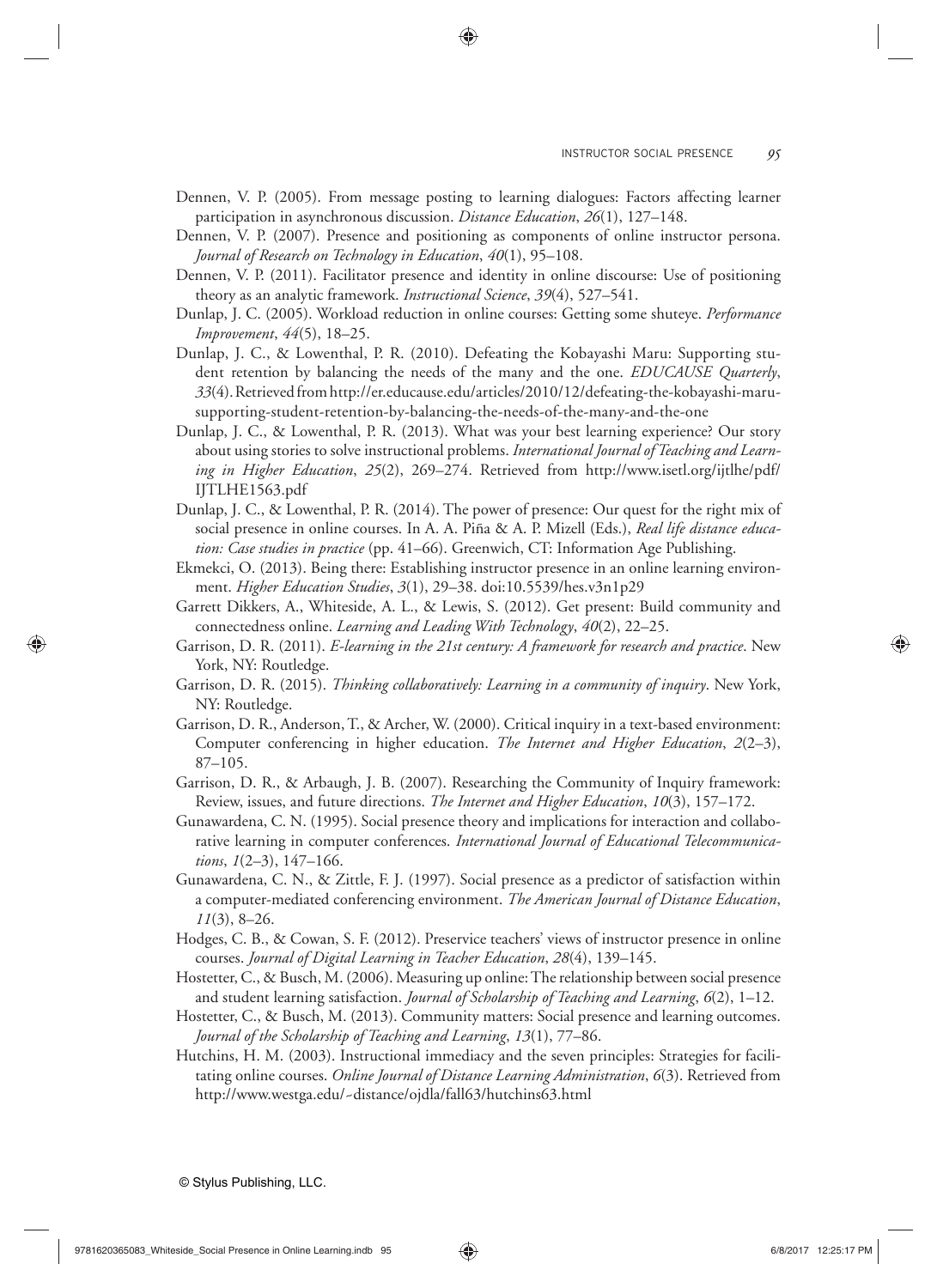- Ice, P., Curtis, R., Phillips, P., & Wells, J. (2007). Using asynchronous audio feedback to enhance teaching presence and student sense of community. *Journal of Asynchronous Learning Networks*, *11*(2), 3–25.
- Joksimović, S., Gašević, D., Kovanović, V., Riecke, B. E., & Hatala, M. (2015). Social presence in online discussions as a process predictor of academic performance. *Journal of Computer Assisted Learning*, *31*(6), 638–654. doi:10.1111/jcal.12107
- Jorge, I. (2010). Social presence and cognitive presence in an online training program for teachers of Portuguese: Relation and methodological issues. Proceedings from *IODL and ICEM 2010 Joint Conference and Media Days* (pp. 427–435). Retrieved from http://hdl.handle .net/10451/8674
- Kang, M., & Im, T. (2013). Factors of learner–instructor interaction which predict perceived learning outcomes in online learning environment. *Journal of Computer Assisted Learning*, *29*, 292–301. doi:10.1111/jcal.12005
- Kim, K., Liu, S., & Bonk, C. J. (2005). Online MBA students' perceptions of online learning: Benefits, challenges, and suggestions. *The Internet and Higher Education*, 8(4), 335-344.
- Kruger-Ross, M. J., & Waters, R. D. (2013). Predicting online learning success: Applying the situational theory of publics to the virtual classroom. *Computers and Education*, *61*, 176–184.
- Kuh, G. D. (2002). *The National Survey of Student Engagement: Conceptual framework and overview of psychometric properties*. Center for Postsecondary Research, Indiana University, Bloomington. Retrieved from http://nsse.iub.edu/pdf/Psychometric\_framework\_2002.pdf
- Kuh, G. D. (2009). What student affairs professionals need to know about student engagement. *Journal of College Student Development*, *50*, 683–706.
- Kuh, G. D., Cruce, T. M., Shoup, R., Kinzie, J., & Gonyea, R. M. (2008). Unmasking the effects of student engagement on first-year college grades and persistence. *Journal of Higher Education*, *79*, 540–563.
- Kumar, S., Dawson, K., Black, E. W., Cavanaugh, C., & Sessums, C. D. (2011). Applying the Community of Inquiry framework to an online professional practice doctoral program. *The International Review of Research in Open and Distributed Learning*, *12*(6), 126–142.
- Kumar, S., & Ritzhaupt, A. D. (2014). Adapting the Community of Inquiry survey for an online graduate program: Implications for online programs. *E-Learning and Digital Media*, *11*(1), 59–71.
- Lear, J. L., Isernhagen, J. C., LaCost, B. A., & King, J. W. (2009). Instructor presence for webbased classes. *Delta Pi Epsilon Journal*, *51*(2), 86–98.
- Liu, S. Y., Gomez, J., & Yen, C.-J. (2009). Community college online course retention and final grade: Predictability of social presence. *Journal of Interactive Online Learning*, *8*, 165–182.
- Lowenthal, P. R. (2009). The evolution and influence of social presence theory on online learning. In T. T. Kidd (Ed.), *Online education and adult learning: New frontiers for teaching practices* (pp. 124–139). Hershey, PA: IGI Global.
- Lowenthal, P. R. (2016). A mixed methods examination of instructor social presence in accelerated online courses. In L. Kyei-Blankson, J. Blankson, E. Ntuli, & C. Agyeman (Eds.), *Handbook of research on strategic management of interaction, presence, and participation in online courses* (pp. 147–159). Hershey, PA: IGI Global.
- Lowenthal, P. R., & Dunlap, J. C. (2012). Intentional web presence: 10 SEO strategies every academic needs to know. *EDUCAUSE Review Online*. Retrieved from http://er.educause.edu/ articles/2012/6/intentional-web-presence-10-seo-strategies-every-academic-needs-to-know
- Lowenthal, P. R., & Dunlap, J. C. (2014). Problems measuring social presence in a Community of Inquiry. *E-Learning and Digital Media*, *11*(1), 19–30.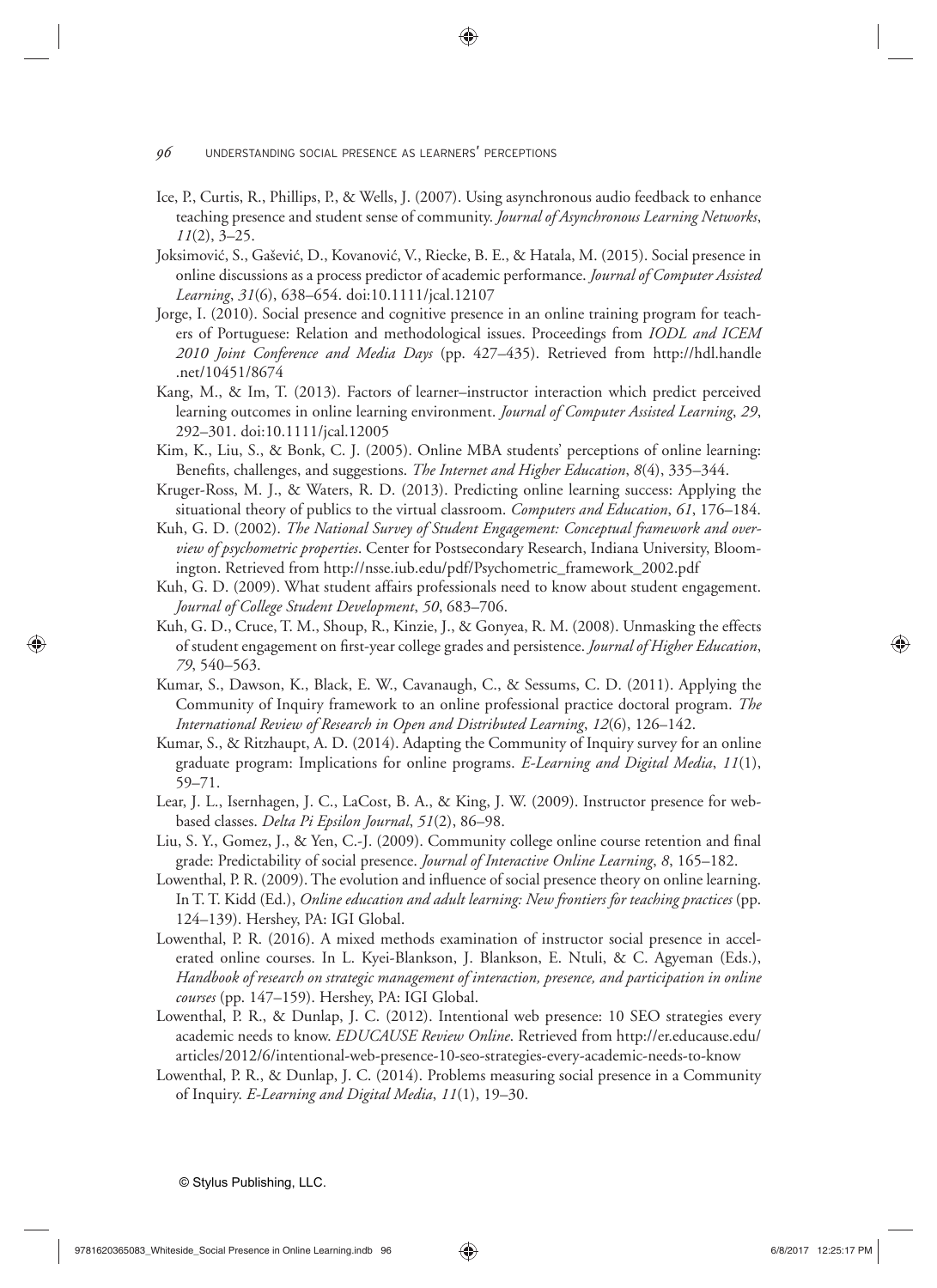- Lowenthal, P. R., & Thomas, D. (2010). Death to the digital dropbox: Rethinking student privacy and public performance. *EDUCAUSE Quarterly*, *33*(3). Retrieved from http://er.educause .edu/articles/2010/9/death-to-the-digital-dropbox-rethinking-student-privacy-and-publicperformance
- Lowenthal, P. R., & White, J. W. (2009). Enterprise model. In P. Rogers, G. Berg, J. Boettcher, C. Howard, L. Justice, & K. Schenk (Eds.), *Encyclopedia of distance and online learning* (2nd ed., pp. 932–936). Hershey, PA: IGI Global.
- Mazzolini, M., & Maddison, S. (2007). When to jump in: The role of the instructor in online discussion forums. *Computers and Education*, *49*, 193–213. doi:10.1016/j.compedu.2005.06.011
- Mehrabian, A. (1969). Some referents and measures of nonverbal behavior. *Behavioral Research Methods and Instrumentation*, *1*, 213–217.
- Picciano, A. G. (2002). Beyond student perceptions: Issues of interaction, presence, and performance in an online course. *Journal of Asynchronous Learning Networks*, *6*(1), 21–40.
- Pollard, H., Minor, M., & Swanson, A. (2014). Instructor social presence within the Community of Inquiry framework and its impact on classroom community and the learning environment. *Online Journal of Distance Learning Administration*, *17*(2). Retrieved from http://www.westga .edu/~distance/ojdla/summer172/Pollard\_Minor\_Swanson172.html
- Reio, T. G., & Crim, S. J. (2013). Social presence and student satisfaction as predictors of online enrollment intent. *American Journal of Distance Education*, *27*(2), 122–133. doi:10.1080/089 23647.2013.775801
- Richardson, J. C., Koehler, A. A., Besser, E. D., Caskurlu, S., Lim, J., & Mueller, C. M. (2015). Conceptualizing and investigating instructor presence in online learning environments. *The International Review of Research in Open and Distributed Learning*, *16*(3), 256–297.
- Richardson, J. C., Maeda, Y., Caskurlu, S., & Lv, J. (2015, November). *The relationship between social presence in online learning and student's satisfaction and learning: A meta-analysis*. Paper presented at the conference of the Association for Educational Communications and Technology, Indianapolis, IN.
- Richardson, J. C., & Swan, K. (2003). Examining social presence in online courses in relation to students' perceived learning and satisfaction. *Journal of Asynchronous Learning Networks*, *7*(1), 68–88.
- Roblyer, M. D., & Wiencke, W. R. (2004). Exploring the interaction equation: Validating a rubric to assess and encourage interaction in distance courses. *Journal of Asynchronous Learning Networks*, *8*(4). Retrieved from http://www.sloan-c.org/publications/jaln/v8n4/v8n4\_roblyer .asp
- Rourke, L., Anderson, T., Garrison, D. R., & Archer, W. (1999). Assessing social presence in asynchronous text-based computer conferencing. *International Journal of E-Learning and Distance Education*, *14*(2), 50–71. Retrieved from http://www. ijede. ca/index. php/jde/issue/view/27
- Russo, T., & Benson, S. (2005). Learning with invisible others: Perceptions of online presence and their relationship to cognitive and affective learning. *Educational Technology and Society*, *8*(1), 54–62.
- Shea, P., Hayes, S., & Vickers, J. (2010). Online instructional effort measured through the lens of teaching presence in the Community of Inquiry framework: A re-examination of measures and approach. *The International Review of Research in Open and Distributed Learning*, *11*(3), 127–154.
- Shea, P., Hayes, S., Vickers, J., Gozza-Cohen, M., Uzuner, S., Mehta, R., Valchova, A., & Rangan, P. (2010). A re-examination of the Community of Inquiry framework: Social network and content analysis. *The Internet and Higher Education*, *13*(1), 10–21.